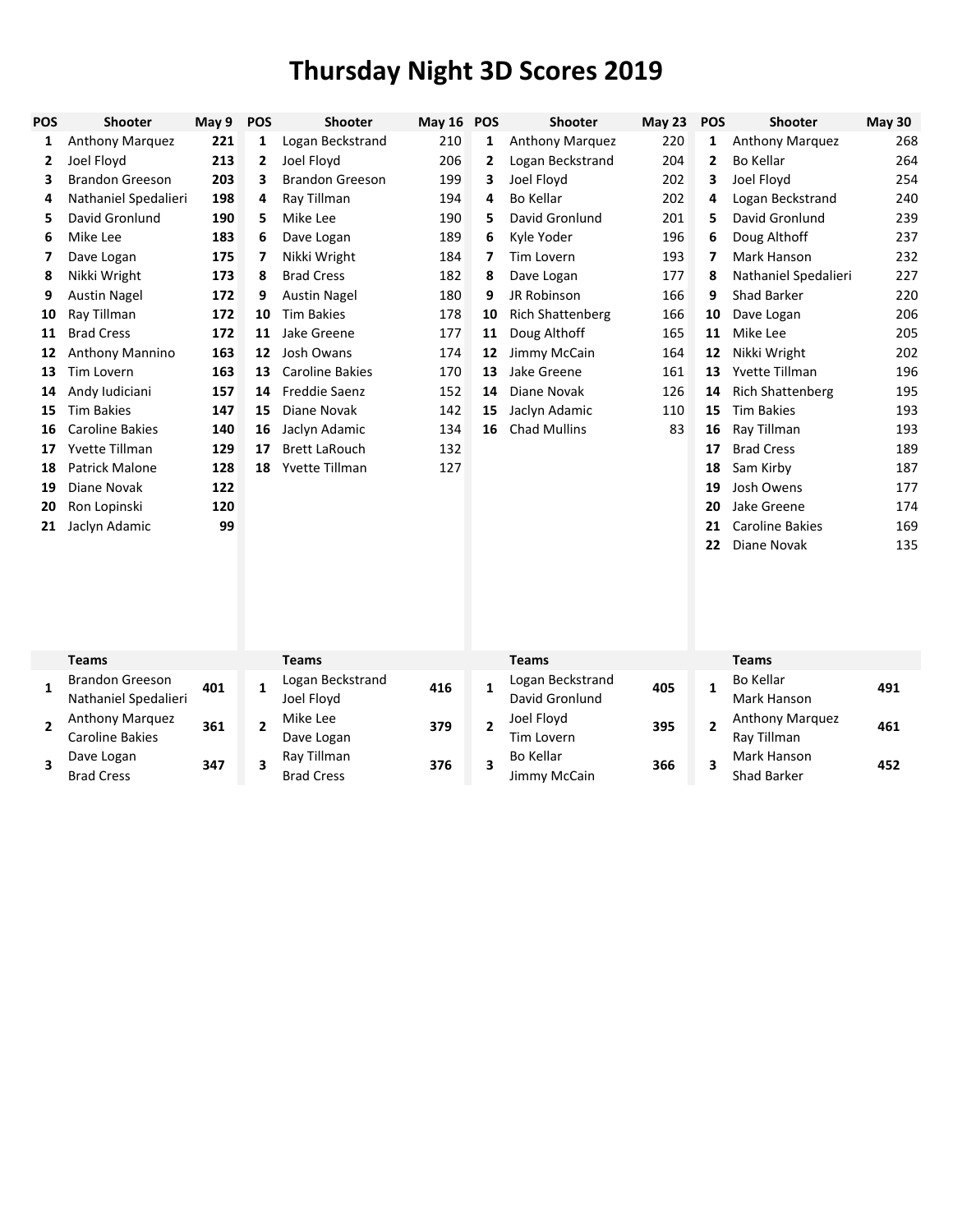| <b>POS</b> | <b>Shooter</b>         | June 6 | <b>POS</b> | Shooter                    | June 13 | <b>POS</b>   | <b>Shooter</b>          | June 20 |    | POS Shooter                | July 27 |
|------------|------------------------|--------|------------|----------------------------|---------|--------------|-------------------------|---------|----|----------------------------|---------|
| 1          | <b>Anthony Marquez</b> | 250    | 1          | <b>Anthony Marquez</b>     | 270     | 1            | Bo Kellar               | 258     | 1  | <b>Anthony Marquez</b>     | 264     |
| 2          | Bo Kellar              | 250    | 2          | Joel Floyd                 | 251     | $\mathbf{2}$ | Mark Hanson             | 250     | 2  | Bo Kellar                  | 253     |
| 3          | Joel Floyd             | 242    | 3          | <b>Brandon Greeson</b>     | 250     | 3            | <b>Brandon Greeson</b>  | 236     | 3  | Doug Althoff               | 251     |
| 4          | Anthony Mannio         | 237    | 4          | Bo Kellar                  | 250     | 4            | Tim Lovern              | 232     | 4  | <b>Brandon Greeson</b>     | 239     |
| 5.         | <b>Brandon Greeson</b> | 235    | 5          | David Gronlund             | 248     | 5            | Steve McRay             | 230     | 5  | Dan Sargent                | 233     |
| 6          | Mark Hanson            | 235    | 6          | Anthony Mannino            | 243     | 6            | <b>Trevor Greeson</b>   | 225     | 6  | Mike Lee                   | 232     |
|            | <b>Brad Cress</b>      | 228    | 7          | Tim Lovern                 | 237     | 7            | Mike Lee                | 224     | 7  | <b>Brad Cress</b>          | 231     |
| 8          | Mike Lee               | 228    | 8          | Doug Althoff               | 236     | 8            | <b>Rich Shattenberg</b> | 219     | 8  | Ray Tillman                | 229     |
| 9          | Shad Barker            | 224    | 9          | <b>Trevor Greeson</b>      | 228     | 9            | Ray Tillman             | 215     | 9  | Shad Barker                | 228     |
| 10         | Doug Althoff           | 221    | 10         | Mike Lee                   | 225     | 10           | Doug Althoff            | 212     | 10 | Tim Lovern                 | 225     |
| 11         | <b>Tim Lovern</b>      | 214    | 11         | Ray Tillman                | 222     | 11           | <b>Tim Bakies</b>       | 211     | 11 | Nikki Wright               | 224     |
| 12         | Jim Hille              | 204    | 12         | <b>Brad Cress</b>          | 222     | 12           | Dan Sargent             | 206     | 12 | <b>Richard Shattenberg</b> | 215     |
| 13         | <b>Caroline Bakies</b> | 197    | 13         | Nikki Wright               | 214     | 13           | <b>Brian Phelps</b>     | 200     | 13 | Dave Logan                 | 211     |
| 14         | Josh Owens             | 186    | 14         | Dan Sargent                | 207     | 14           | Kyle Yoder              | 197     | 14 | <b>Brandon Larson</b>      | 193     |
| 15         | <b>Brett LaRouch</b>   | 177    | 15         | Dave Logan                 | 196     | 15           | Carter Greeson          | 197     | 15 | Diane Novak                | 184     |
| 16         | Nikki Wright           | 176    | 16         | Carter Greeson             | 183     | 16           | Dave Logan              | 178     | 16 | Jaclyn Adamic              | 184     |
| 17         | <b>Tim Bakies</b>      | 174    | 17         | <b>Richard Shattenberg</b> | 178     | 17           | Diane Novak             | 148     |    |                            |         |
| 18         | Carter Greeson         | 173    | 18         | Yvette Tillman             | 176     | 18           | Jaclyn Adamic           | 144     |    |                            |         |
| 19         | Chad Mullins           | 170    | 19         | Diane Novack               | 168     |              |                         |         |    |                            |         |
| 20         | Diane Novak            | 148    |            |                            |         |              |                         |         |    |                            |         |

|  | <b>Teams</b>           |     | <b>Teams</b>    |     |  | Teams                  |     |  | Teams                  |     |
|--|------------------------|-----|-----------------|-----|--|------------------------|-----|--|------------------------|-----|
|  | Bo Kellar              |     | Bo Kellar       | 486 |  | Bo Kellar              | 469 |  | <b>Bo Kellar</b>       | 484 |
|  | Joel Floyd             | 434 | Doug Althoff    |     |  | Tim Bakies             |     |  | <b>Brad Cess</b>       |     |
|  | <b>Anthony Marquez</b> | 464 | David Gronlund  | 473 |  | Mark Hanson            | 465 |  | <b>Brandon Greeson</b> | 468 |
|  | Tim Lovern             |     | Mike Lee        |     |  | Ray Tillman            |     |  | Ray Tillman            |     |
|  | Anthony Manino         |     | Tim Lovern      | 462 |  | <b>Brandon Greeson</b> | 461 |  | Shad Barker            | 461 |
|  | Carolin Bakies         | 434 | Anthony Mannino |     |  | Trevor Greeson         |     |  | Nikki Wright           |     |

Jaclyn Adamic 132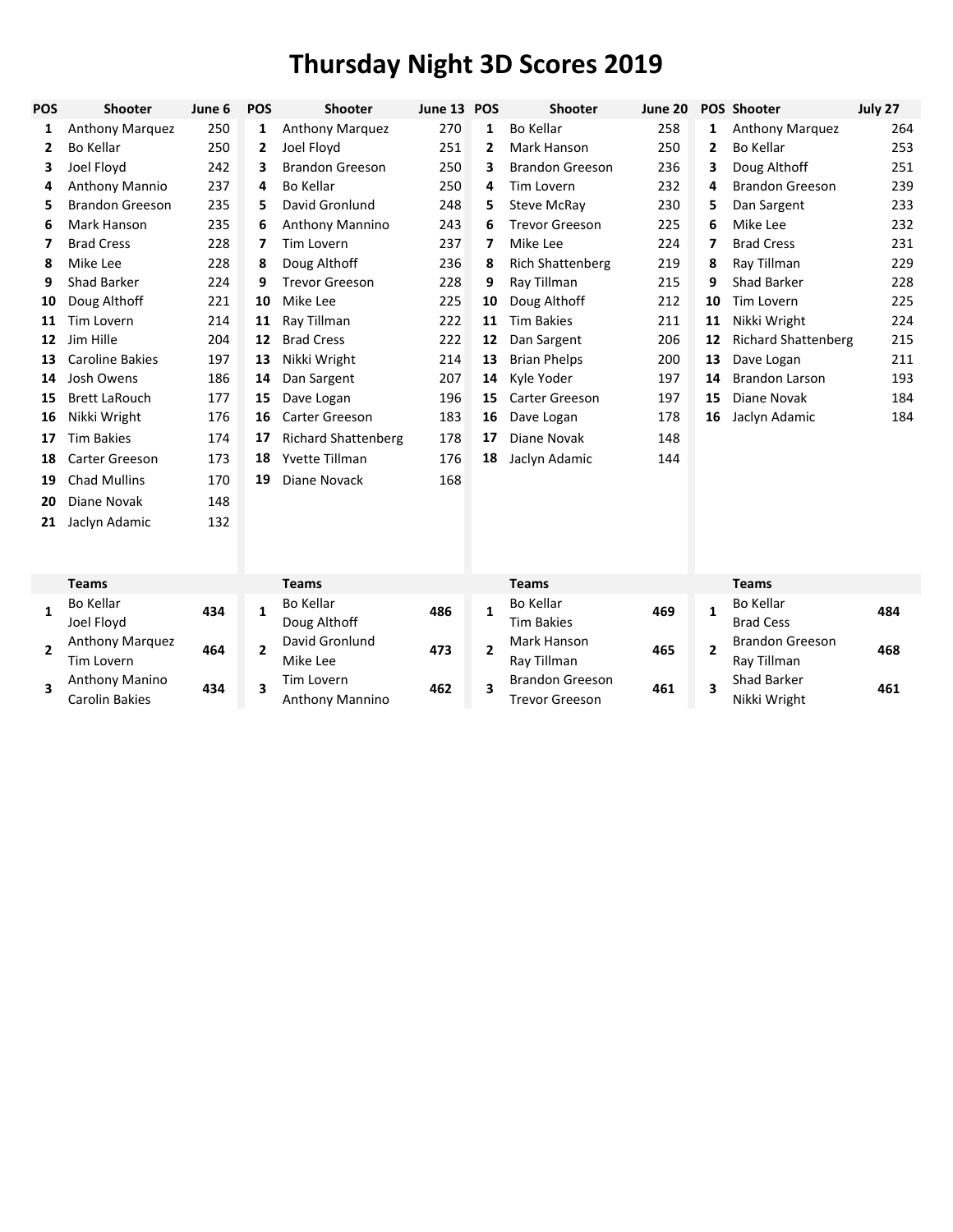| POS | Shooter                            | <b>July 11</b> | <b>POS</b>     | Shooter                                | July 18 | <b>POS</b>              | <b>Shooter</b>                         | July 25 | <b>POS</b>     | Shooter                         | Aug 1 |
|-----|------------------------------------|----------------|----------------|----------------------------------------|---------|-------------------------|----------------------------------------|---------|----------------|---------------------------------|-------|
| 1   | David Gronlund                     | 220            | 1              | Anthony Marquez                        | 224     | $\mathbf{1}$            | Anthony Marquez                        | 224     | 1              | <b>Anthony Marquez</b>          | 266   |
| 2   | Logan Beckstrand                   | 214            | $\mathbf{2}$   | Bo Kellar                              | 216     | 2                       | <b>Brandon Greeson</b>                 | 210     | 2              | Bo Kellar                       | 254   |
| 3   | <b>Brandon Greeson</b>             | 210            | 3              | Logan Beckstrand                       | 212     | 3                       | <b>Mark Hanson</b>                     | 202     | 3              | Mark Hanson                     | 248   |
| 4   | Mark Hanson                        | 208            | 4              | <b>Brandon Greeson</b>                 | 202     | 4                       | Doug Althoff                           | 201     | 4              | <b>Brandon Greeson</b>          | 244   |
| 5   | <b>Shad Barker</b>                 | 200            | 5              | Mike Lee                               | 200     | 5                       | Jamie McKinney                         | 196     | 5              | David Gronlund                  | 242   |
| 6   | <b>Brad Cress</b>                  | 192            | 6              | Shad Barker                            | 192     | 6                       | <b>Eric Wurtz</b>                      | 192     | 6              | <b>Tim Lovern</b>               | 239   |
| 7   | Jesse Jarvis                       | 188            | 7              | <b>Brad Cress</b>                      | 189     | 7                       | Mike Lee                               | 190     | 7              | Doug Althoff                    | 235   |
| 8   | Nikki Wright                       | 186            | 8              | Nikki Wright                           | 187     | 8                       | Dave Logan                             | 183     | 8              | <b>Brad Cress</b>               | 220   |
| 9   | Mike Lee                           | 175            | 9              | Carter Greeson                         | 186     | 9                       | <b>Brad Cress</b>                      | 182     | 9              | Jamie McKinney                  | 218   |
| 10  | Dan Sargent                        | 169            | 10             | <b>Richard Shattenburg</b>             | 184     | 10                      | Jesse Jarvis                           | 179     | 10             | Dalton Kirk                     | 216   |
| 11  | John Feidler                       | 164            | 11             | Tim Lovern                             | 184     | 11                      | Nikki Wright                           | 178     | 11             | <b>Harrison Talbott</b>         | 216   |
| 12  | <b>Scott Adams</b>                 | 161            | 12             | <b>Brandon Larson</b>                  | 183     | 12                      | <b>Anthony Mannino</b>                 | 177     | 12             | Nikki Wright                    | 212   |
| 13  | Diane Novak                        | 160            | 13             | David Grunlond                         | 183     | 13                      | <b>Micheal Hunt</b>                    | 172     | 13             | David Logan                     | 208   |
| 14  | Jaclyn Adamic                      | 149            | 14             | <b>Trevor Greeson</b>                  | 166     | 14                      | Jaclyn Adamic                          | 165     | 14             | Mike Lee                        | 202   |
|     |                                    |                | 15             | Jaclyn Adamic                          | 133     | 15                      | <b>Rich Shattenburg</b>                | 160     | 15             | Donnie Beavin                   | 199   |
|     |                                    |                | 16             | Diane Novak                            | 122     | 16                      | Jim Conway                             | 152     | 16             | <b>Michael Hunt</b>             | 196   |
|     |                                    |                | 17             | John Feidler                           | 113     | 17                      | <b>Harrison Talbott</b>                | 148     | 17             | Alex Arvizo                     | 187   |
|     |                                    |                |                |                                        |         | 18                      | Alex Arvizo                            | 141     | 18             | <b>Billy Martin</b>             | 182   |
|     |                                    |                |                |                                        |         |                         |                                        |         | 19             | <b>Frank Talbott</b>            | 170   |
|     |                                    |                |                |                                        |         |                         |                                        |         | 20             | <b>Rich Shattenburg</b>         | 152   |
|     |                                    |                |                |                                        |         |                         |                                        |         | 21             | <b>Brandon Pernatozzi</b>       | 145   |
|     | <b>Teams</b>                       |                |                | <b>Teams</b>                           |         |                         | <b>Teams</b>                           |         |                |                                 |       |
| 1   | David Gronlund<br>Shad Barker      | 420            | $\mathbf{1}$   | Anthony Marquez<br>Shad Barker         | 416     | $\mathbf{1}$            | <b>Brandon Greeson</b><br>Michael Hunt | 382     | $\mathbf{1}$   | <b>Bo Kellar</b><br>Mark Hanson | 502   |
| 2   | <b>Brandon Greeson</b><br>Mike Lee | 385            | $\overline{2}$ | <b>Brandon Greeson</b><br>Nikki Wright | 389     | $\overline{2}$          | Anthony Marquez<br>Jim Conway          | 376     | $\overline{2}$ | Doug Althoff                    | 470   |
| 3   | <b>Brad Cress</b><br>Jesse Jarvis  | 380            | 3              | Mike Lee<br><b>Brad Cress</b>          | 389     | $\overline{\mathbf{3}}$ | Mike Lee<br><b>Brad Cress</b>          | 372     | 3              | <b>Tim Lovern</b><br>Mike Lee   | 441   |